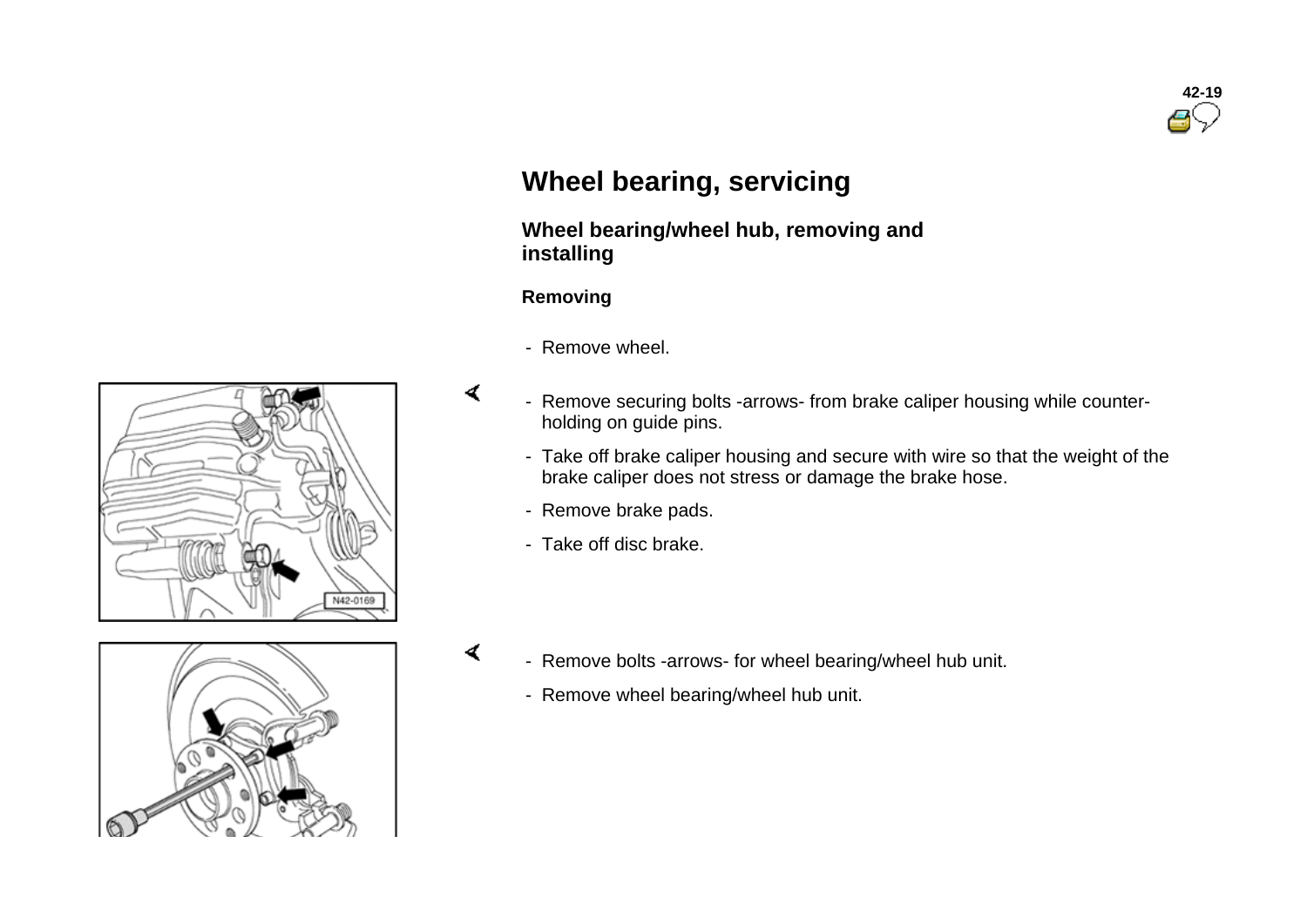# **42-20**

#### **Installing**

Install in reverse order.

- Install wheel and tighten  $\Rightarrow$  Page 44-1.

#### **Tightening torques:**

Wheel bearing to rear axle  $\Rightarrow$  Page 42-22, item 3

Brake caliper to brake carrier

*Repair Manual, Brake System, Repair Group 46; Servicing rear brakes, disc brakes*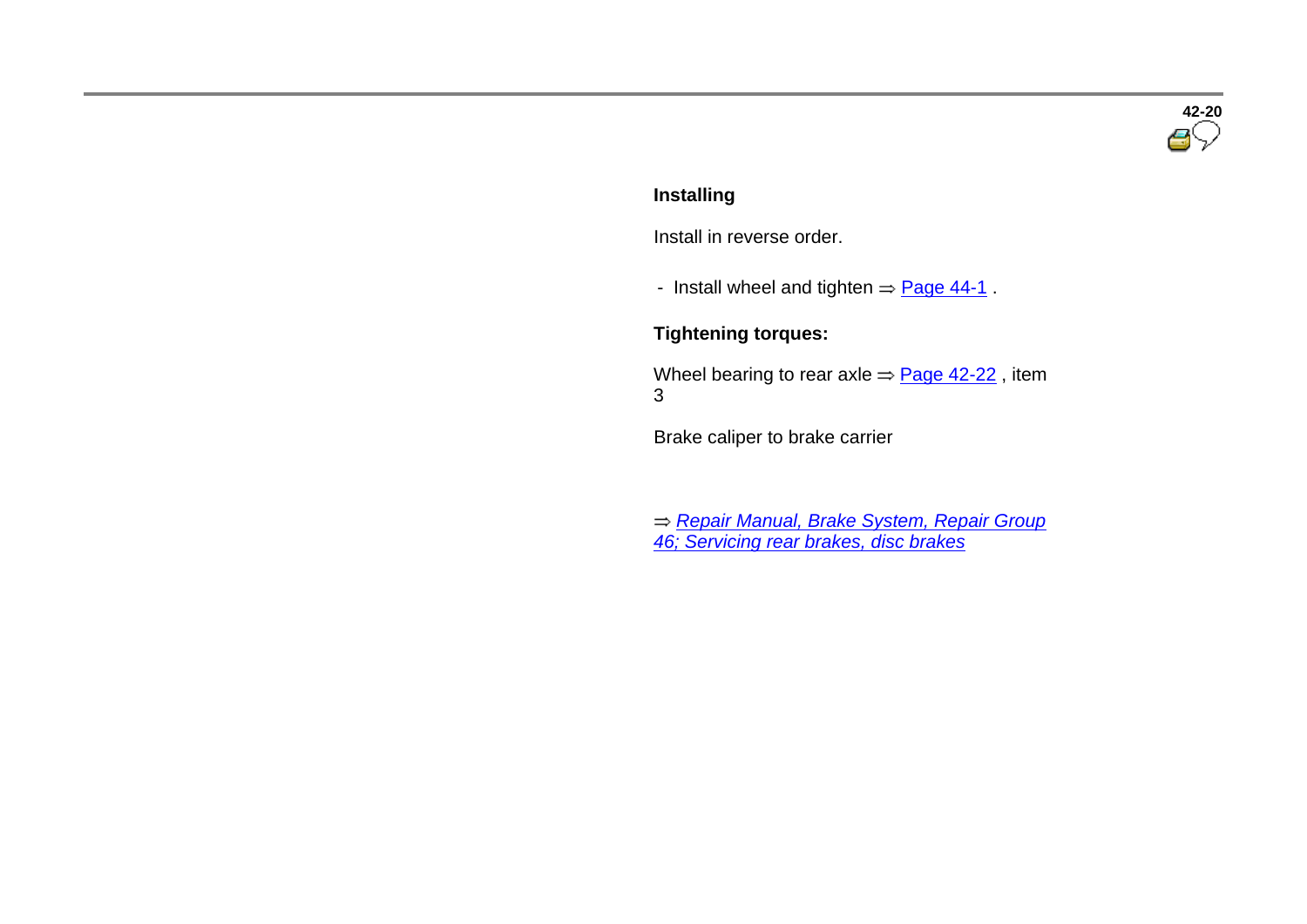



### **Wheel mounting for vehicles with front wheel drive, assembly overview**

The wheel bearing and wheel hub are installed together in a housing.

This wheel bearing/hub unit is maintenance and adjustment free. Adjusting and servicing is not possible!

#### **1 - Hex bolt**

*Repair Manual, Brake System, Repair Group 46; Servicing rear brakes, disc brakes*

## **2 - Brake caliper**

◆ Servicing

*Repair Manual, Brake System, Repair Group 46; Servicing rear brakes, disc brakes*